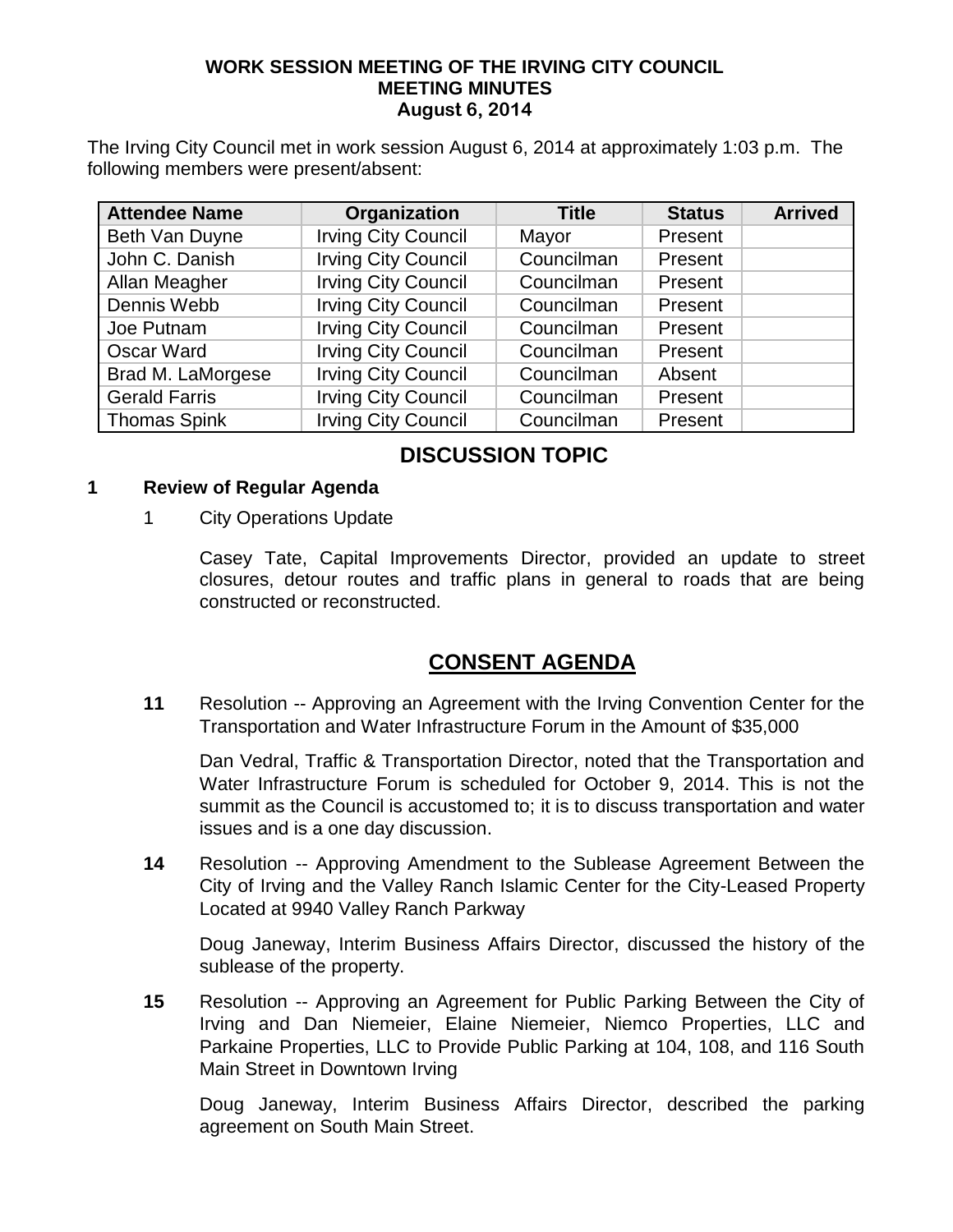**17** Resolution -- Approving a Memorandum of Understanding Between the City of Irving and Communities in Schools - Dallas Region for Youth Program Services

Honorable Rodney Adams, Municipal Court Judge, described the Communities in Schools Program.

- **20** Resolution -- Approving an Agreement Between the City of Irving and Bear Creek Development Corporation for the Construction of Youth Housing Facility
- **21** Resolution -- Approving an Agreement Between the City of Irving and La Buena Vida Youth Leadership Foundation to Operate a Collaborative Youth Housing and Youth Leadership Program

Vicki Ebner, Assistant Director of Housing & Human Services, discussed items 20 and 21 related to the construction of a youth housing facility to be run by the La Buena Vida Youth Leadership Foundation.

Chris Allen, La Buena Vida Youth Leadership Foundation board member, described the beta test program that has been successful.

Council and staff discussed the city's oversight and responsibilities of the Foundation and the city.

**22** Resolution -- Approving the Submission of the 2014-2019 Consolidated Plan and Fiscal Year 2014-2015 Action Plan, the Analysis of Impediments to Fair Housing Choice, and Associated Fiscal Year 2014-2015 Allocations to Non-Profit Organizations, to the United States Department of Housing and Urban Development (HUD) for the Award Amount of \$2,828,550

Vicki Ebner, Assistant Director of Housing & Human Services, outlined the various organizations that will be allocated HUD funds.

**26** Resolution -- Approving the Purchase from Freightliner of Austin in the Amount of \$258,982.00 for a 2015 Freightliner Cab and Chassis with 10-12 Yard Dump Body and Two 2015 Freightliner Cab and Chassis with 5-6 Yard Dump Bodies through the State of Texas Local Government Statewide Purchasing Cooperative Agreement (BuyBoard)

Ramiro Lopez, Assistant City Manager-Public Works, confirmed that the city continues to look at Compressed Natural Gas (CNG) alternative fuels.

**30** Ordinance -- Approving a Sales Contract Between the City of Irving and Gino B. Rosani for the Sale of Property Located at 105 S. Main Street in the Amount of \$148,000.00 and Authorizing the Mayor to Execute a Special Warranty Deed Upon Receipt of the Consideration for the Grant, Sale, and Conveyance of the **Property** 

Doug Janeway, Interim Business Affairs Director, confirmed that the buyer has 270 days to make the improvements to this property.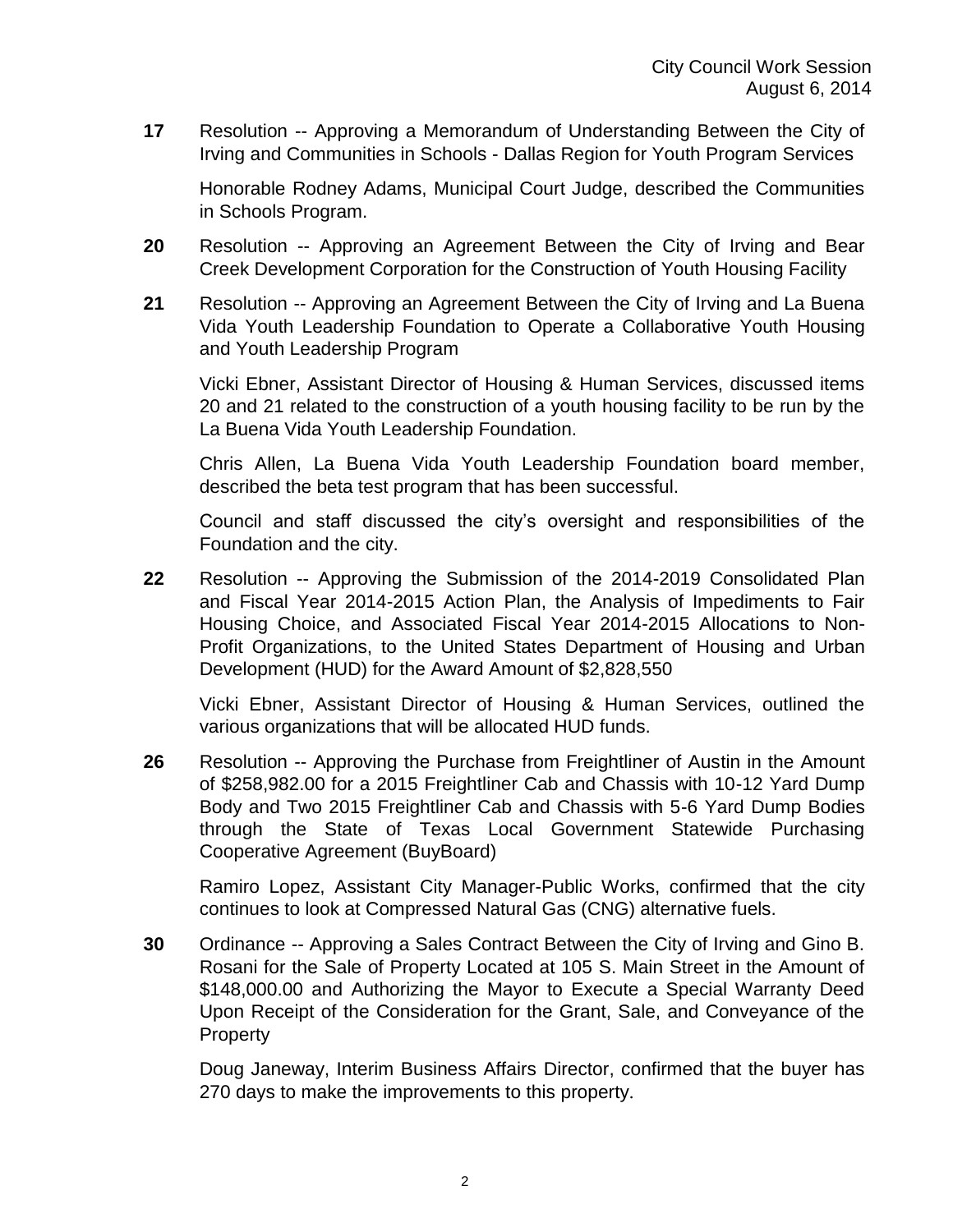**32** Ordinance -- Amending Chapter 6 Entitled "Animal Services" of The Code of Civil and Criminal Ordinances of the City of Irving, Texas, by Providing for the Waiver or Reduction of Fees by the Animal Services Manager

Larry Boyd, Police Chief, promoted the Empty the Shelter event coming up later in the month.

## **INDIVIDUAL CONSIDERATION**

**33** Ordinance -- Amending the City of Irving, Texas, Emergency Water Management Plan (Drought Contingency Plan and Water Conservation Plan), Changing the Plan Name to "Water Management Plan," Modifying Drought Restrictions by Reducing to 3 Stages, Adding Water Conservation Features, and Amending Chapter 41 of the Irving Code of Civil and Criminal Ordinances to Change the Name of the Plan and to Add Penalties for Violations of the Plan.

Todd Reck, Water Utilities Director, detailed the proposed changes to the Water Management Plan; one change includes allowing two-day per week watering year round when not in a drought stage.

It was suggested that the City Council determine the drought stage instead of the Water Utilities Director.

Ramiro Lopez, Assistant City Manager-Public Works, confirmed that staff's goal is voluntary compliance and education.

Council and staff discussed other water issues including swimming pools and car washes.

**35** Resolution -- Approving an Economic Incentive Agreement Between the City of Irving and Nokia Solutions and Networks US LLC in an Amount Dependent Upon Annual Qualification

Doug Janeway, Interim Business Affairs Director, outlined the incentive agreement to retain Nokia's headquarters in Irving.

**36** Resolution -- Approving a Mediated Settlement Agreement with the Estate of Sarah Tibbetts

Charles Anderson, City Attorney, stated that details of the settlement will be provided in Executive Session.

**37** Resolution -- Adopting an Ethics Code and Policy for the City of Irving (Requested by Mayor Van Duyne)

Charles Anderson, City Attorney, detailed the changes to the proposed ethics code based on the July 23 work session meeting and additional discussions with Councilmen LaMorgese and Farris.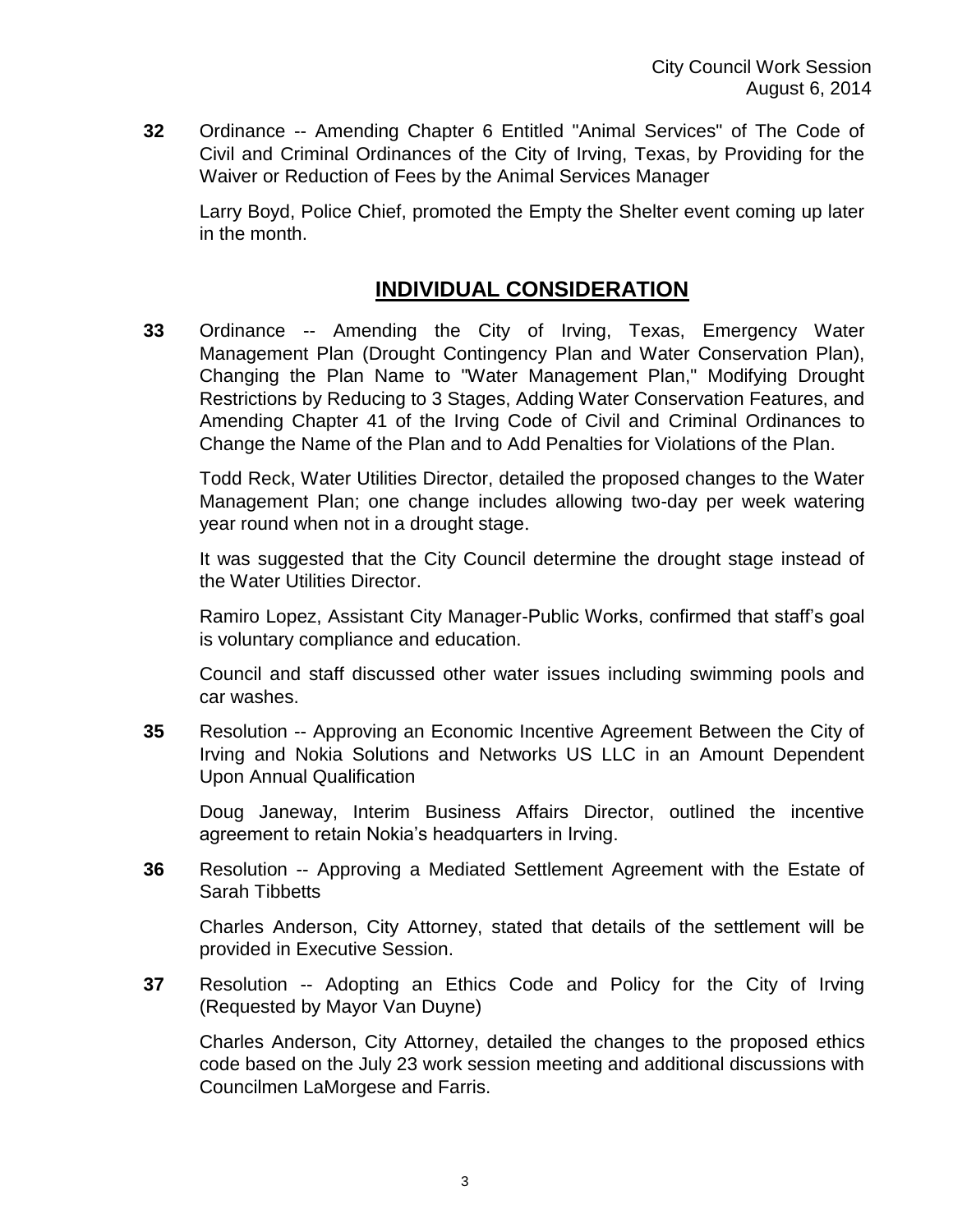## **ZONING CASES AND COMPANION ITEMS**

**38** Ordinance -- Zoning Case #ZC13-0034 - Granting S-P-2 (Generalized Site Plan) for C-C (Community Commercial) Uses Including Warehousing, Outside Storage and Vehicle Lease and Rental Uses - Approximately 5.7 Acres Located at 100 South Belt Line Road - Payless Business Park, LP, Applicant/Owner (Postponed from July 24, 2014)

Ken Bloom, Urban Development Manager, presented the applicant's request, noting staff recommends approval per the recommendation of the Planning and Zoning Commission.

**39** Ordinance -- Zoning Case #ZC14-0034 - Granting S-P-1 (Detailed Site Plan) for C-N (Neighborhood Commercial) Uses - Approximately 0.77 Acres Located at 4301 W. Rochelle Road - Alhamra Land Development, LLC, Owner/Applicant

Ken Bloom, Urban Development Manager, presented the applicant's request, noting staff recommends approval per the recommendation of the Planning and Zoning Commission.

**40** Ordinance -- Zoning Case #ZC14-0045 - Granting S-P-2 (Generalized Site Plan) for R-6 (Single Family) Uses - Approximately 2.45 Acres Located at 1111, 1115, 1118, 1119, 1122, 1126, 1200, 1201, 1204, 1205, 1208, 1212, 1216, 1300, 1305, 1308 and 1309 Katelyn Court - JDJR Engineers & Consultants, Inc., Applicant; George Hearn, Key Life Homes and ZKB Properties, Owners

Ken Bloom, Urban Development Manager, presented the applicant's request, noting staff recommends approval subject to the site plan stipulating (1) a 20-ft building setback on Lots 3, 4, 6, 7, 12, 22, 24, 28, and 30; (2) a 15-ft building setback on Lots 25, 26 and 27; (3) a 25-ft building setback on Lots 5, 11, 29, 31R and 32R; and (4) a 22-ft garage door setback on all lots.

### **2 FY14-15 Budget Preview**

Bret Starr, Budget Administrator, outlined the five-year historical overview of the revenues and expenditures due to the recession; noting that the financial outlook shows revenues recovering and costs increasing.

Max Duplant, Chief Financial Officer, discussed the employee pension funds, debt capacity, the proposed Fire Station #12 costs, minimum fund balance requirements, and the solid waste services increased demands. She noted that staff will be recommending an increase to the solid waste services rate by 7.3%.

Ms. Duplant also presented the FY14-15 budget preview. The presentation outlined the General Fund, the Water & Sewer Fund and the Hotel Occupancy Tax Funds, Council and resident requests and the financial impact on the average resident. Recommendations will include solid waste and water rate increases.